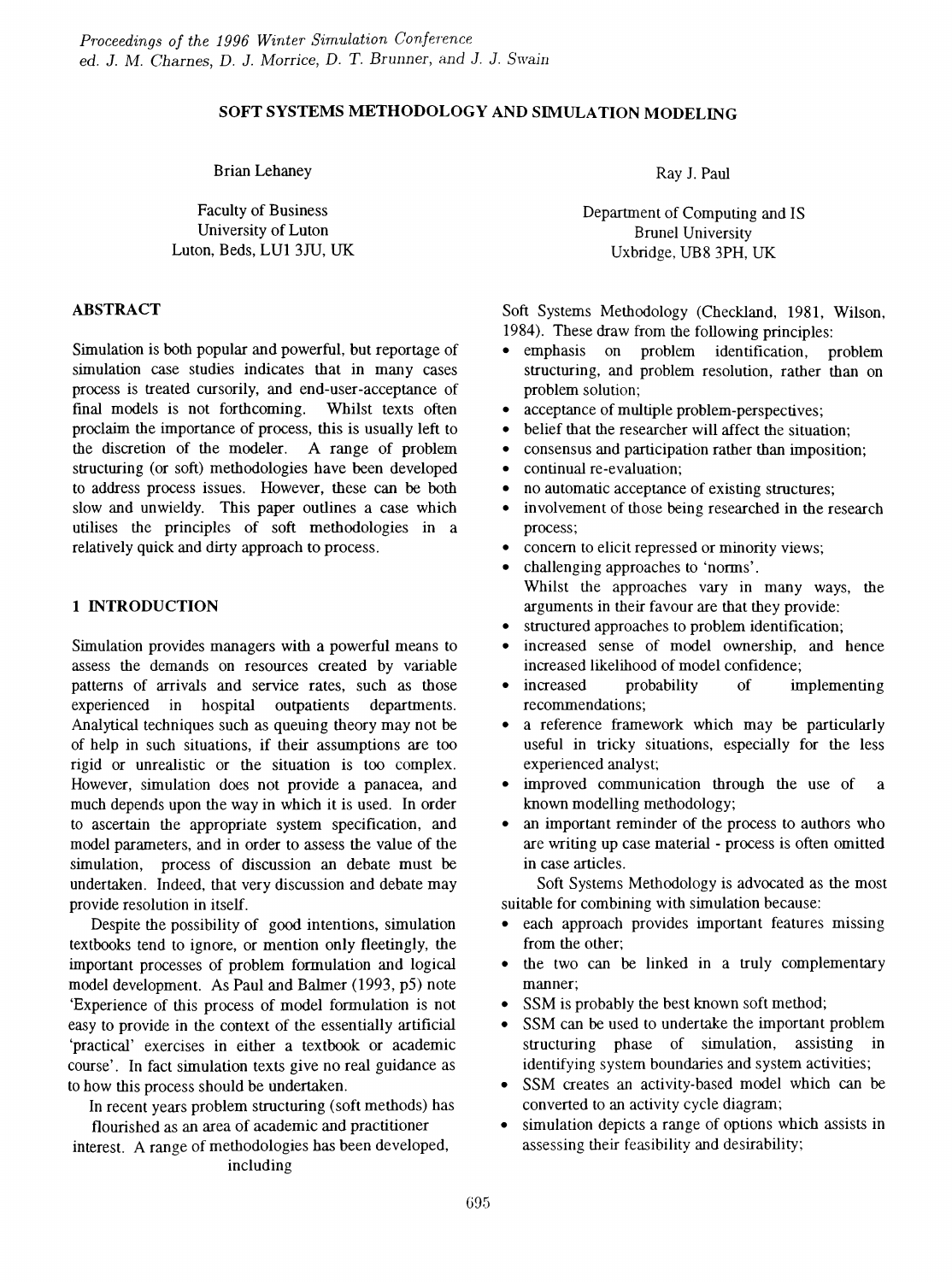- simulation produces dynamic models which can be used to investigate interactions;
- SSM enables 'hidden' activities to be identified, by means of issue-based root definitions;
- the use of SSM reduces the chance of implementation failure which results from misunderstandings.

### 2 WHAT IS SOFT SYSTEMS METHODOLOGY?

Soft systems methodology (SSM) is an approach to modelling developed by Checkland (1981) and Wilson (1984), as an alternative to traditional 'hard' approaches, which are based on the prescriptive use of techniques, for clearly defined problems. Such techniques are of little use in the initial analysis of a human activity system, which is likely to have problem areas that are not clearly identified, and which are unstructured. Soft system methodology enables the people involved in running a system (Actors), those responsible for controlling it (Owners), and those who receive its benefits (Customers), to participate in the process of developing a system model, which is likely to encourage acceptability of the model. SSM may be used to aid the identification of system boundaries and system activities, particularly in complex systems. This is particularly useful in a case where a 'hard' technique may eventually be applied, such as in the simulation of an out- patients system. Activity areas within the National Health Service (NHS) are typically 'messy', and particularly suited to an SSM approach, and to the application of simulation.

The general seven stages of soft systems methodology are shown in Figure 1. The methodology is iterative in approach, and is not prescriptive as to a starting point. The unstructured problem situation (1) is described by a rich picture (2). This is used to search for relevant systems which are described by a root definition (3) and conceptual model (4). Although other forms of toot definition are possible, those which are both consensusbased, and issue-based are the most interesting and most useful. A root definition describes a system in terms of the following components.

Owners, the roles of monitoring and taking appropriate control actions;

Actors, the roles of running the system;

Customers, the beneficiaries (or victims) of the system;

Transformation, the system inputs converted to outputs;

Weltanschauung, the world view, the perspective taken in defining the system;

Environment, the constraints on the system.

The above can be formed as the mnemonic CATWOE, and may be used to deter the modeler from

omitting important system elements. Any omissions should be deliberate and rational.

# 3 A CONCEPTUAL COMBINATION OF SIMULATION WITH SSM

Figure 2 shows how SSM and simulation may be combined. Phase 1 comprises the early stages of SSM, in which finding out about the problem situation is undertaken, the problem situation is expressed (rich picture), and the system is described (root definition). From the root definition, a conceptual model is formed which contains the minimum set of activities needed to support the root definition. The conceptual model is compared with the system (Phase 1a), and, where appropriate, the root definition is changed, and a new conceptual model developed. If the activity-level of the conceptual model is too broad, selected activities are expanded until the appropriate level of resolution is reached. As primary task root definitions are used, it is likely that the systems identified within the conceptual model will match those of the organisation. Following temporary entities through the system may result in systems which do not match those of the organisation and which may not have owners. At this stage, if such systems are identified, it may be that control actions are taken. If the organisation appoints an owner of a newlyidentified system, for example, this may be sufficient to address any problem situations which have arisen.

If Phase 7 indicates that model output and system output do not match as well as is desired, the route of change must be through Phase 4, as adjusting the model ad hoc is likely to lead to self-fulfilling validation prophecies. (The modeler must make judgements regarding minor changes.) The route through Phase 4 preserves the integrity of the model, and mimics the 'Rich-Picture-to-Root-Defrntion-to-Conceptual-Model-to-Rich-Picture-to-Root Definition' circle of SSM, which should not be broken by direct input from the Rich Picture to the Conceptual Model. (The latter should be built solely from the root definition.)

If the conceptual model development has been undertaken rigorously and with 'good' participation, it should be unnecessary to revisit the early SSM stages in the first iteration. These should, however, be revisited as part of the overall process, as once policy changes have been explored and implemented, the system, being dynamic, has led to another investigation. The cycle then continues.

The concept proposed is appealing in many ways, but it is not without its difficulties. As Mingers (1992) notes, despite Checkland's assurances that SSM is timeindependent, it is in fact time consuming. A useful approach is one which enables an acceptable simulation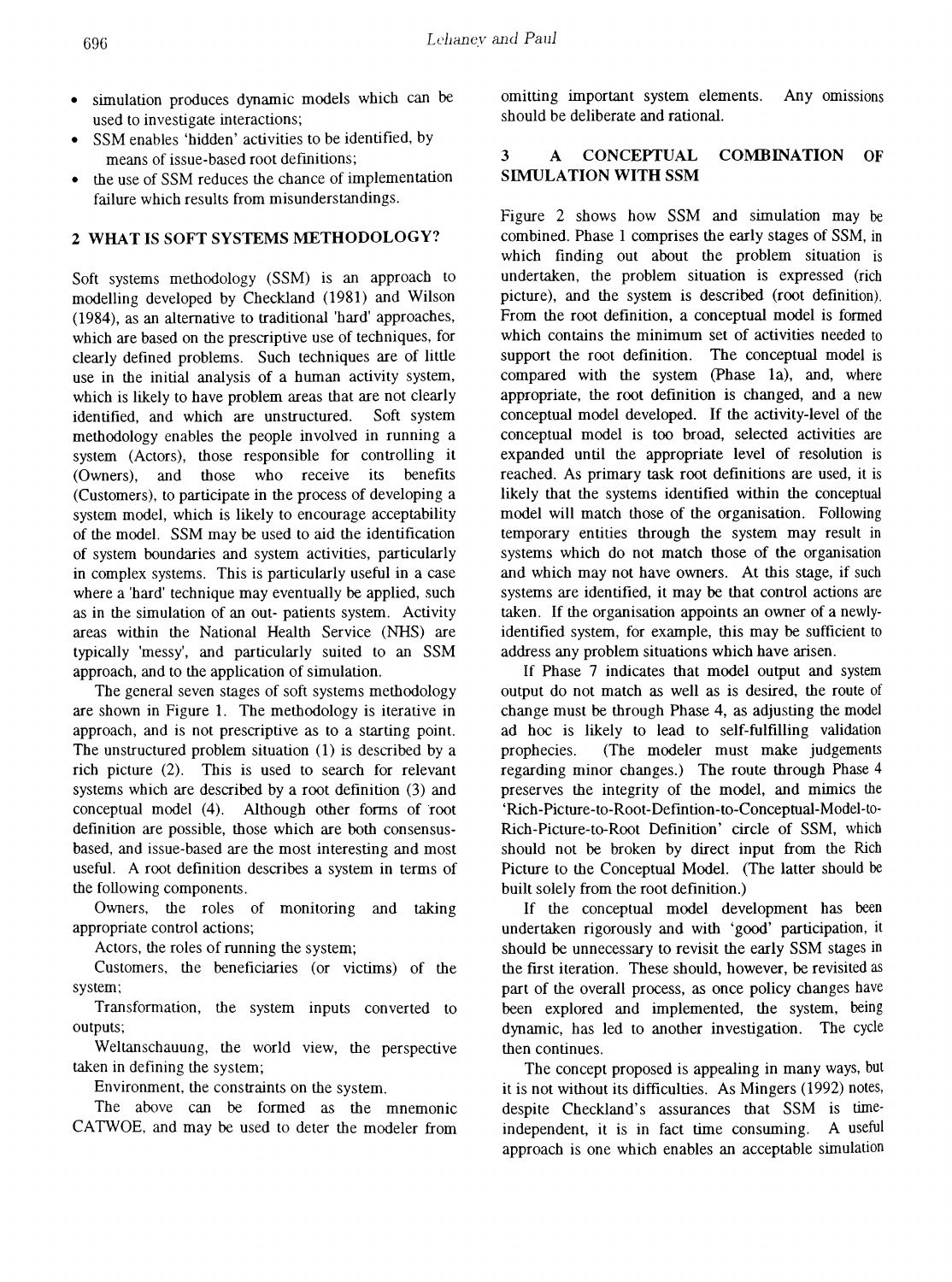model to be built quickly, but within a 'quick and dirty' framework which embodies the principles of soft methodologies.



Figure 1: The SSM Seven Stage Process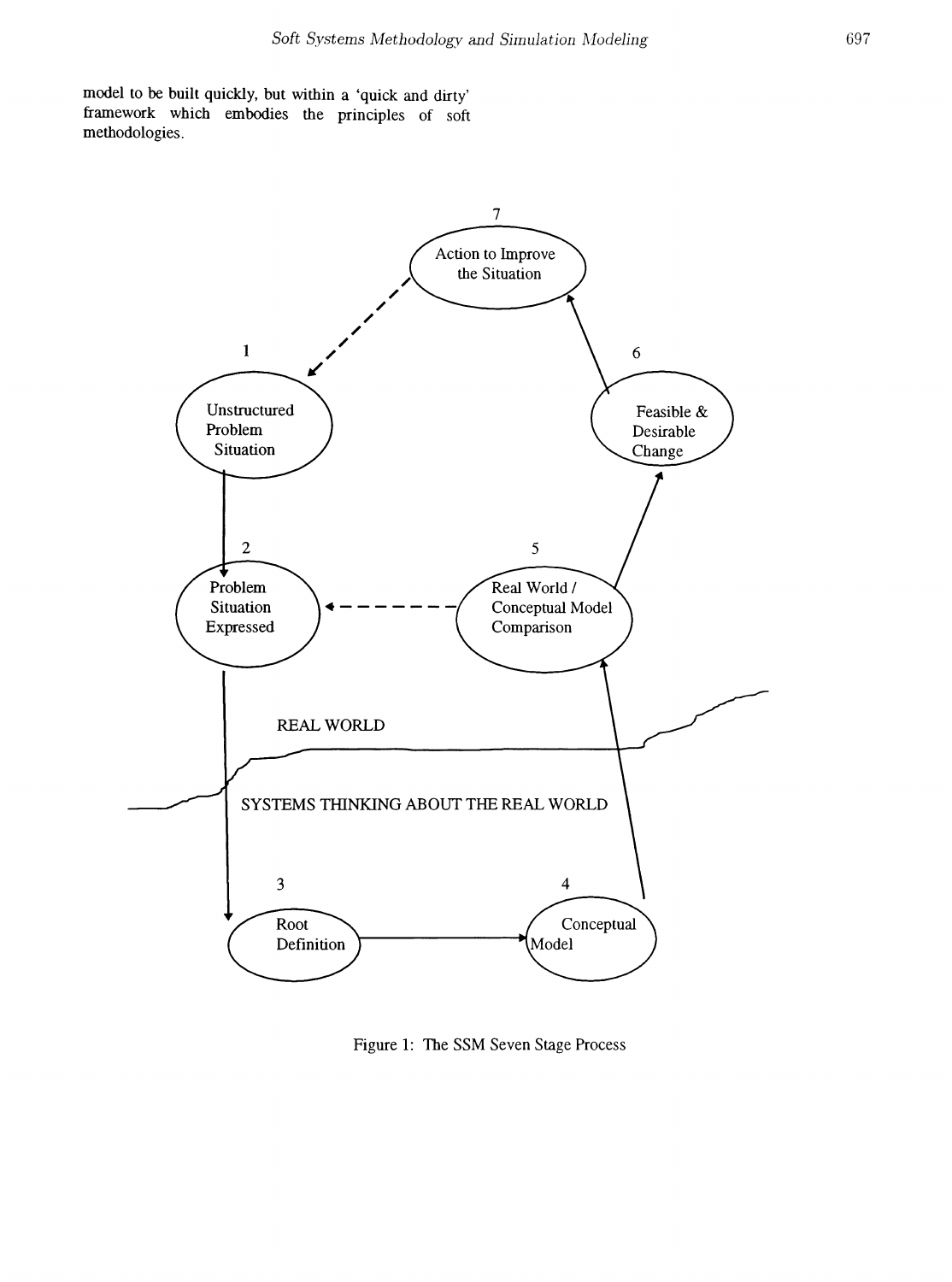

Figure 2: A Conceptual Combination of Simulation with SSM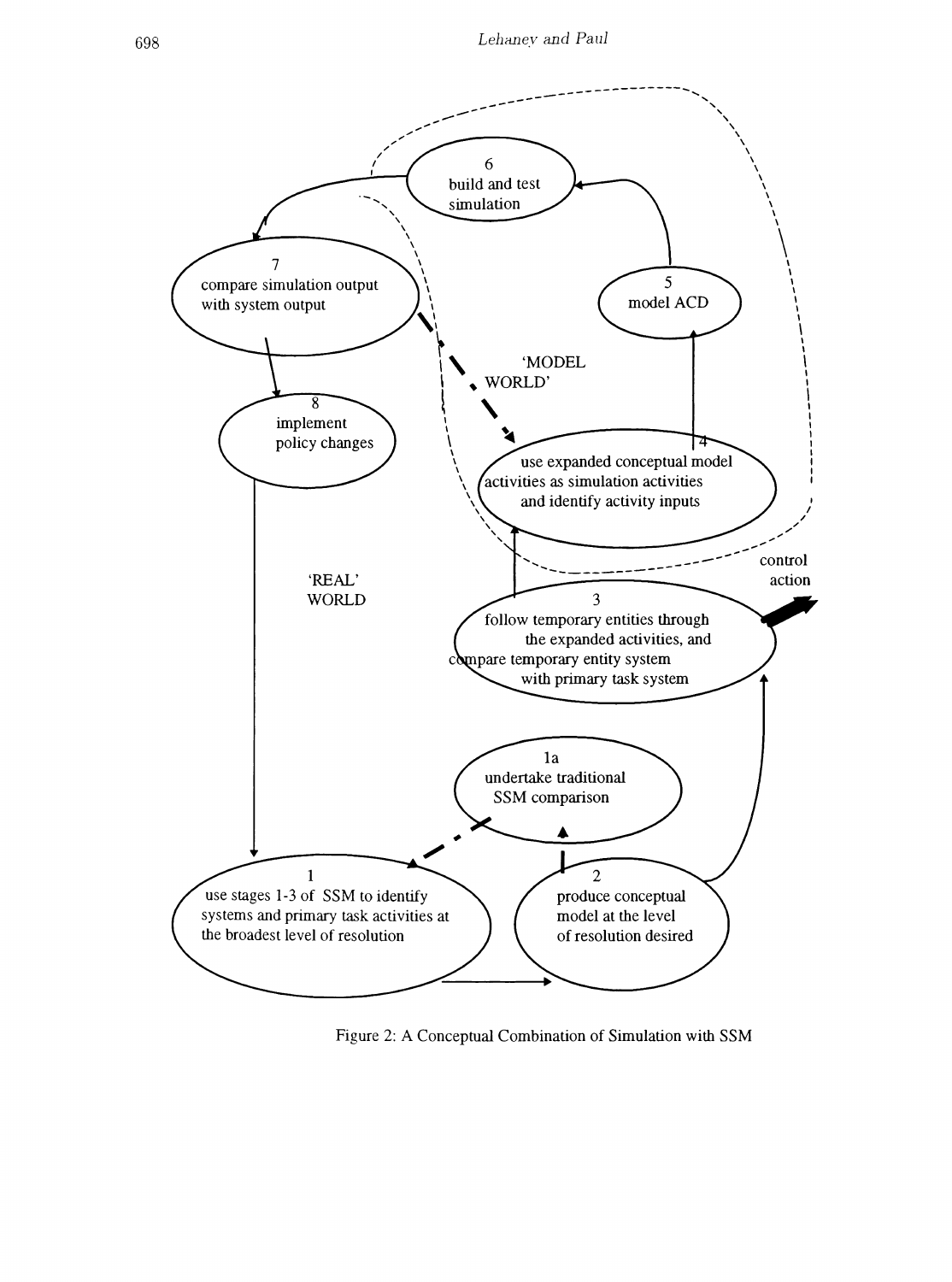#### Table 1: Simulation Modelling Process

The detailed methodology outlined below should be accompanied by critical reviews of the overall project, its process, its timing, and its outcomes to-date, by means of scheduled meetings of analysts and stakeholders, and by any other means considered to be useful by the analysts and stakeholders. The frequency and duration of meetings may be adjusted as the project develops and in order to ensure that analysts and stakeholders have sufficient opportunity to cover any major issues relating to the project which they wish to raise. Some stages may be undertaken in a different order to that shown below, and some stages may be undertaken in parallel. The terms 'model' and 'system model' refer to diagrams, numbers, and words that describe the analysts' and stakeholders' views of the operations of the system (e.g., flowcharts). This is distinct from a 'computer simulation', although the latter will be based on a 'system model'.

A analysts FC frrst contact KS key stakeholders ORS other relevant stakeholders The First Contact below has been reassigned as a key stakeholder after the first two stages.

| <b>Actors</b> | <b>Actions</b>                                                           |
|---------------|--------------------------------------------------------------------------|
| A, FC         | agree the broad nature and scope of the project                          |
| A, FC         | establish the initial key stakeholders                                   |
| A, KS         | establish the broad area of investigation                                |
| A, KS         | re-establish the key stakeholders                                        |
| A, KS         | establish the nature and scope of the project                            |
| A, KS         | agree working objectives                                                 |
| A, KS         | agree an initial project process and timetable                           |
| A, KS         | establish other relevant stakeholders                                    |
| A, KS         | agree initial model of system boundaries and system activities           |
| A             | build initial computer simulations                                       |
| A             | run initial computer simulations using 'rough' data estimates            |
| A, KS         | evaluate initial computer simulations                                    |
| A, KS         | establish other relevant stakeholders                                    |
| A, KS         | decide roughly how the system could be best examined 'on the ground'     |
| A, KS, ORS    | inform ORS of the nature and scope of the project                        |
| A, KS, ORS    | refine the process of 'on the ground' system examination                 |
| A, KS,        | agree a timetable to examine the system 'on the ground'                  |
| A, KS, ORS    | examine the system 'on the ground'                                       |
| A, KS, ORS    | collate information                                                      |
| A, KS         | refine the system model                                                  |
| A, KS         | refine the nature and scope of the project                               |
| A, KS         | refine the working objectives                                            |
| A             | refine the computer models                                               |
| A             | run the refined computer models using 'rough' data estimates             |
| A, KS         | establish confidence in results                                          |
| A, KS         | refine data requirements                                                 |
| A, KS, ORS    | collect and collate additional data                                      |
| A             | run refined computer simulation using refined data                       |
| A, KS         | experiment with scenarios and analyse results                            |
| A, KS         | determine the external and internal criteria which policy should address |
| A, KS         | assess which policy options are both feasible and desirable              |
| KS            | establish how policy is to be implemented (practical, technical)         |
| <b>KS</b>     | implement policy                                                         |
| A, KS         | assess the success of policy in meeting internal and external criteria   |
| A, KS         | reassess the nature and scope of the project                             |
|               |                                                                          |